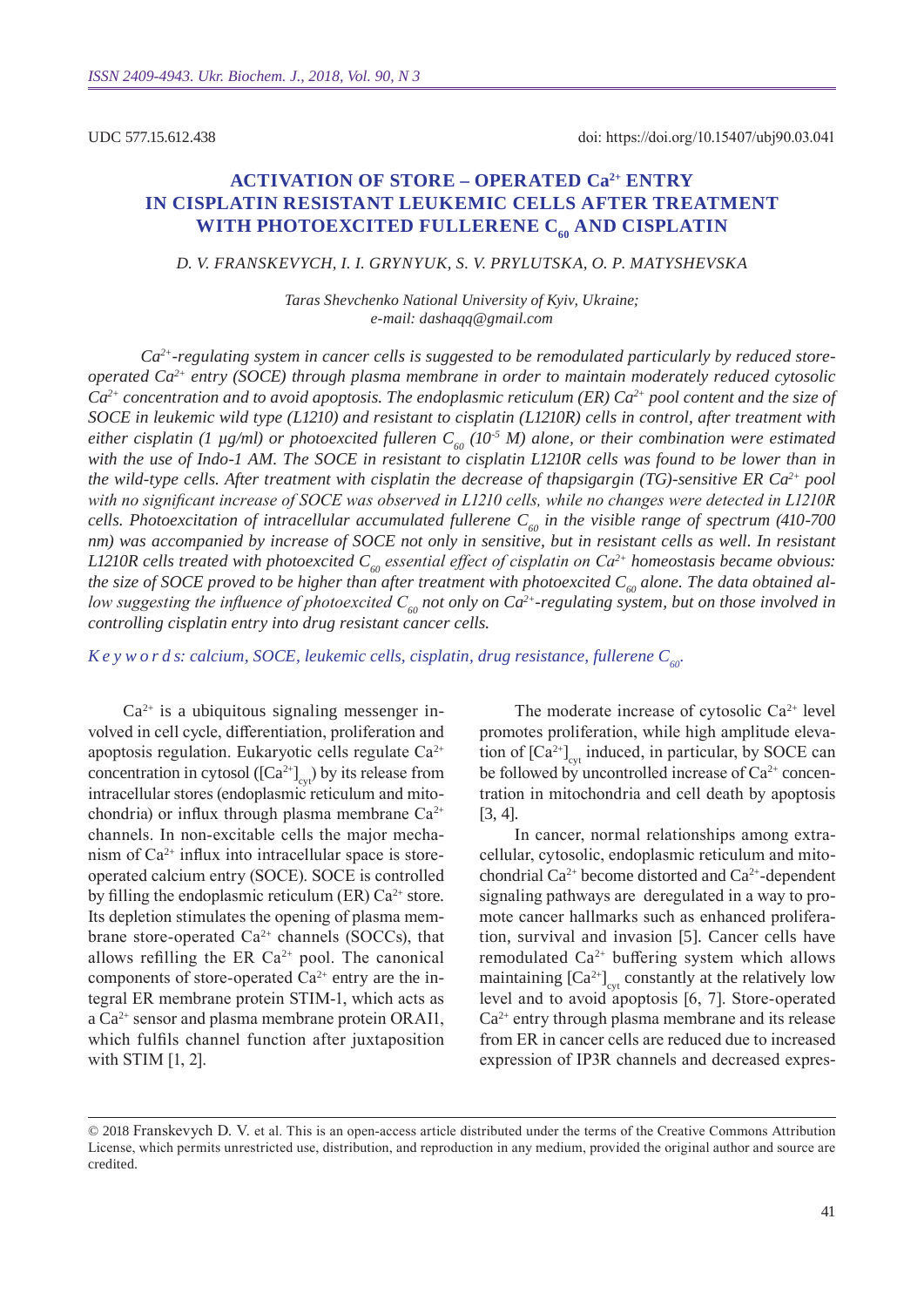sion of ER Ca<sup>2+</sup> ATPase [8,9]. It is shown that prostate cancer cells, upon transition to more aggressive androgen-independent phenotype, downregulate their SOCE by decreasing the expression of the principal plasma membrane SOC-channel-forming subunit, ORAI1 protein [10],

That is why searching for agents, which could activate  $Ca^{2+}$ -dependent apoptosis by restoring SOCE in cancer cells, is promising.

The widely used antitumor drug cisplatin (cis-Pt) could induce  $Ca^{2+}$ -dependent apoptosis via IP3R-mediated increase of cytosolic  $Ca^{2+}$  level, induction of ER stress and caspase-12 activation, but chemotherapeutic effect of cisplatin is limited by development of cancer cells multidrug resistance [11, 12]. Modulation of signaling pathways involved in development of drug resistance is considered to be a perspective approach for anticancer therapy optimization.

The representative of carbon nanostructures fullerene  $C_{60}$  demonstrates unique physicochemical properties: nanosize, ability to penetrate into cytoplasm and compatibility with biological molecules [13-15]. Fullerene  $C_{60}$  *per se* is biologically inert and becomes biologically active after its exposure to light. Due to extended  $\pi$ -conjugated system of molecular orbitals fullerene  $C_{60}$  absorbs UV/visible light efficiently and is able to generate cytotoxic reactive oxygen species (ROS) [16, 17]. Taking into account that components of cells'  $Ca^{2+}$  buffering system are sensitive to ROS [18, 19], redox regulation of their activity seems to be one of the ways to modulate  $Ca<sup>2+</sup>$  homeostasis in cancer cells and to activate apoptosis program.

As it was previously shown by us with the use of fluorescent labeled  $C_{60}$  and confocal microscopy, leukemic cells could effectively uptake fullerene  $C_{60}$  from the medium [20]. Combined treatment of leukemic cells with photoexcited fullerene  $C_{60}$  and 1 µg/ml cisplatin allowed us to enhance cytotoxic effect and to accelerate cell death of both sensitive and resistant to cisplatin cells as compared with each agent to be used alone [20, 21], but the biochemical mechanisms of this effect need further elucidation. A substantial increase of  $[Ca^{2+}]_{\text{cyt}}$  in leukemic cells which was detected 3 h after combined treatment with photoexcited  $C_{60}$  and cisplatin [21] could be one of the determining factors in this effect.

The aim of this study was to estimate the values of ER  $Ca^{2+}$  pool and store-operated calcium entry in sensitive and resistant to cisplatin leukemic cells in control and after treatment with either cisplatin or

photoexcited fulleren  $C_{60}$  alone, or their combination.

#### **Materials and Methods**

Two murine leukemic cell lines – wild type, sensitive (L1210) and resistant (L1210R) to cisplatin were obtained from the Bank of Cell Lines from Human and Animal Tissues of R. E. Kavetsky Institute of Experimental Pathology, Oncology and Radiobiology, NAS of Ukraine. The both cell lines were cultured in RPMI 1640 medium supplemented with 10% fetal bovine serum (FBS, Sigma-Aldrich, Germany), 50 μg/ml penicillin and 100 μg/ml streptomycin at 37 °C in a 5%  $CO_2$  humidified atmosphere. Cisplatin in a range of  $0.1\n-10 \mu g/ml$  was shown to decrease the viability of L1210 in a dose dependent manner up to 90% during 72 h incubation with no effect on L1210R cells [21].

Homogeneous stable water colloid solution of fullerene C<sub>60</sub> (10<sup>-4</sup> M, purity >99.5%, nanoparticle average size 50 nm) was obtained at Technical University of Ilmenau (Germany) [22, 23]. Cells were incubated in RPMI 1640 medium for 2 h with or without fullerene  $C_{60}$  (10<sup>-5</sup> M). Photoactivation of fullerene  $C_{60}$  accumulated by cells was done by probes irradiation with light-emitting diode lamp (410-700 nm light, irradiance 100 mW, during 2 min) in 12-well plate. After irradiation cells were incubated for 3 h and used for estimation of  $\left[Ca^{2+}\right]_{\text{cyt}}$  and SOCE. In the case of combined treatment with photoexcited fullerene and cisplatin (Sigma, USA) the drug in concentration of 1 μg/ml was added to incubation medium.

Free cytosolic  $Ca^{2+}$  concentration was measured using fluorescent probe Indo-1 (Sigma, USA). Cells  $(3\times10^7/\text{ml})$  in buffer A consisting of (mM): KCl – 5, NaCl – 120, CaCl<sub>2</sub> – 1, glucose – 10, MgCl<sub>2</sub> – 1, NaHCO<sub>3</sub> – 4, HEPES – 10, pH 7.4 were loaded with Indo-1AM (1 mM) in the presence of 0.05% Pluronic F-127 (Sigma, USA) for 40 min at 25 °C, then washed by centrifugation (600 g, 10 min) and resuspended in buffer A. Cells loaded with Indo‑1  $(2.5\times10^6 \text{ cells/ml})$  were treated with  $C_{60}$ , cisplatin or both as indicated above. Following incubation the cells were transferred to nominally Ca<sup>2+</sup>-free buffer A containing 0.1 mM EGTA. ER Ca<sup>2+</sup> content was estimated after addition of  $1 \mu M$  thapsigargin (TG), store-operated  $Ca^{2+}$  entry was examined by adding  $1 \text{ mM }$  CaCl<sub>2</sub> to incubation medium. Indo-1 fluorescence in cells was recorded using spectrofluorometer (Shimadzu RF-510, Japan),  $\lambda$  excitation – 350 nm,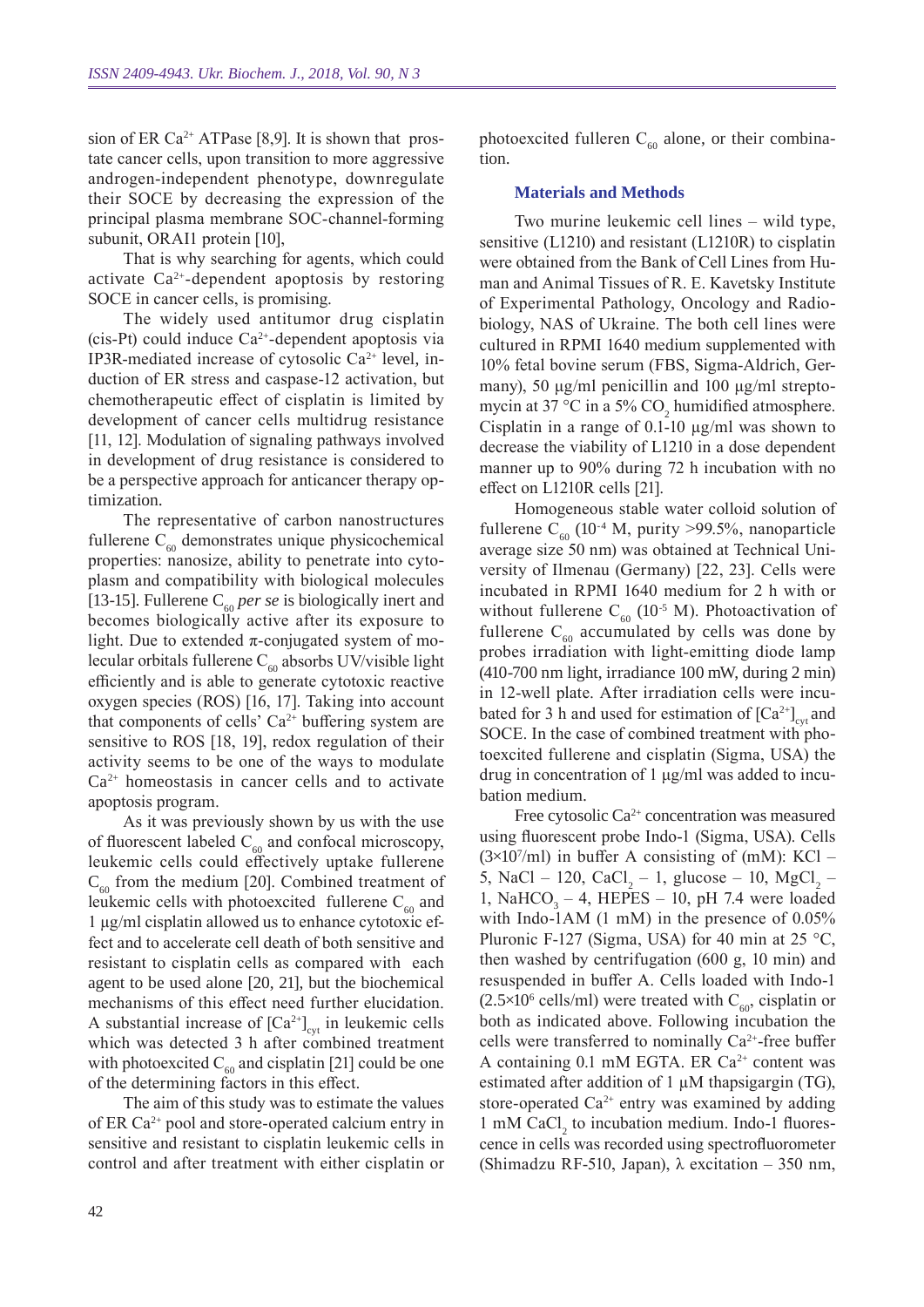$\lambda$  emission – 410 and 495 nm. The concentration of free cytosolic  $Ca^{2+}$  was calculated as described in [24].

The data were represented as mean  $\pm$  SD of more than four independent experiments. Mean (M) and standard deviation (SD) were calculated for each group. Statistical analysis was performed using oneway ANOVA followed by post Tukey test. A value of  $P < 0.05$  was considered statistically significant. Data processing was performed by IBM PC using specialized applications GraphPad Prism 7 (Graph-Pad Software Inc., USA).

#### **Results and Discussion**

The results of estimation of ER  $Ca^{2+}$  pool and store-operated calcium entry in sensitive and resistant to cisplatin L1210 cells in control are presented on Fig. 1 and Table. The ER  $Ca^{2+}$  pool content was estimated indirectly after Indo-1 loaded cells transfer into  $Ca^{2+}$ -free medium and addition of ER Ca2+-ATPase inhibitor thapsigargin. The equilibrium concentration of cytosolic  $Ca^{2+}$  after 10 min incubation of L1210 and L1210R cells in  $Ca^{2+}$ -free medium was  $110 \pm 8$  and  $72 \pm 4$  nM respectively. It was shown that 1 µM TG caused transient low amplitude increase of  $\left[Ca^{2+}\right]_{\text{cyt}}$ , indicating the depletion of ER calcium pool (Fig. 1). The TG-induced increase of  $[Ca^{2+}]_{\text{cyt}}$  above the equilibrium level at zero calcium  $(\Delta [Ca^{2+}]_{\text{cyl}})$  was considered as the measure of ER Ca2+ pool content (Table). Subsequent readmission of Ca2+ into incubation medium of TG-treated cells allowed examining extracellular  $Ca^{2+}$  influx pathway. The size of Ca<sup>2+</sup>-induced increase of  $\left[Ca^{2+}\right]_{\text{cyt}}$  above



*Fig. 1. Store-operated Ca2+ entry following thapsigargin-induced depletion of ER Са2+ pool in sensitive and resistant to cisplatin L1210 cells*

*T a b l e. ER Са2+ pool and SOCE in leukemic cells*

| Preparations                                                              | L1210 | L1210R                      |
|---------------------------------------------------------------------------|-------|-----------------------------|
| Thapsigargin-induced                                                      |       |                             |
| depletion of ER, $\Delta$ [Ca <sup>2+</sup> ] <sub>cvt</sub> , nM 190 ± 7 |       | $140 \pm 4*$                |
| SOCE, $\Delta$ [Ca <sup>2+</sup> ] <sub>cvt</sub> , nM                    |       | $794 \pm 18$ 595 $\pm 20^*$ |
| $P < 0.05$ in comparison with L1210 cells                                 |       |                             |

the equilibrium level after TG addition was considered as the measure of SOCE. Addition of 1 mM CaCl<sub>2</sub> caused high amplitude increase of  $\left[Ca^{2+}\right]_{\text{cyt}}$ , which was smaller in L1210R cells than in L1210 cells (Fig. 1). The size of SOCE was found to be 1.3 times lower in resistant than in sensitive to cisplatin L1210 cells (Table).

The difference of SOCE value in resistant and sensitive to anticancer drug cells was also demonstrated in [25], where SOCE in resistant to cisplatin lung cancer cells A549 was found to be reduced as compared with wild-type cells A549. It is assumed that reduced activation of SOCE may contribute to the cisplatin resistant phenotype of L1210 cells [26].

As it was earlier shown by us, a substantial increase of [Ca2+]cyt in leukemic cells was detected 3 h after combined treatment with photoexcited  $C_{60}$ and cisplatin [21]. To investigate the possible reason of this event  $Ca^{2+}$  liberation from intracellular stores into the cytosol of leukemic cells was examined. The basal equilibrium concentration of cytosolic  $Ca<sup>2+</sup>$  was estimated after cells transfer into  $Ca<sup>2+</sup>$  free medium. It should be noted that fullerene  $C_{60}$  or light irradiation each applied separately had no evident effect on  ${[Ca^{2+}]}_{\text{cyt}}$ , TG-sensitive Ca<sup>2+</sup> pool or SOCE (Figs. 2-4).

We have found that treatment of wild-type L1210 cells with cisplatin in concentration 1 µg/ml was followed by the 1.7 times increase of basal equilibrium cytosolic  $Ca^{2+}$  concentration after incubation in  $Ca^{2+}$  free medium in comparison with control. No elevation of basal equilibrium  $\left[Ca^{2+}\right]_{\text{cyt}}$  in resistant to cisplatin L1210R cells was detected (Fig. 2).

In contrast to cisplatin, photoexcited fullerene  $C_{60}$  induced a considerable rise of basal equilibrium  $\left[\text{Ca}^{2+}\right]_{\text{cyt}}$  in cells of both lines (Fig. 2).

More pronounced increase of  $\left[Ca^{2+}\right]_{\text{cut}}$  in the cells of both lines in the  $Ca^{2+}$  free medium was detected after combined action of photoexcited fullerene  $C_{60}$  and cisplatin. The level of cytosolic Ca<sup>2+</sup> reached  $317 \pm 15$  and  $607 \pm 24$  nM in L1210 and L1210R cells, respectively (Fig. 2). The data obtained allowed us to suggest that enhancement of  $\left[Ca^{2+}\right]_{\text{cyt}}$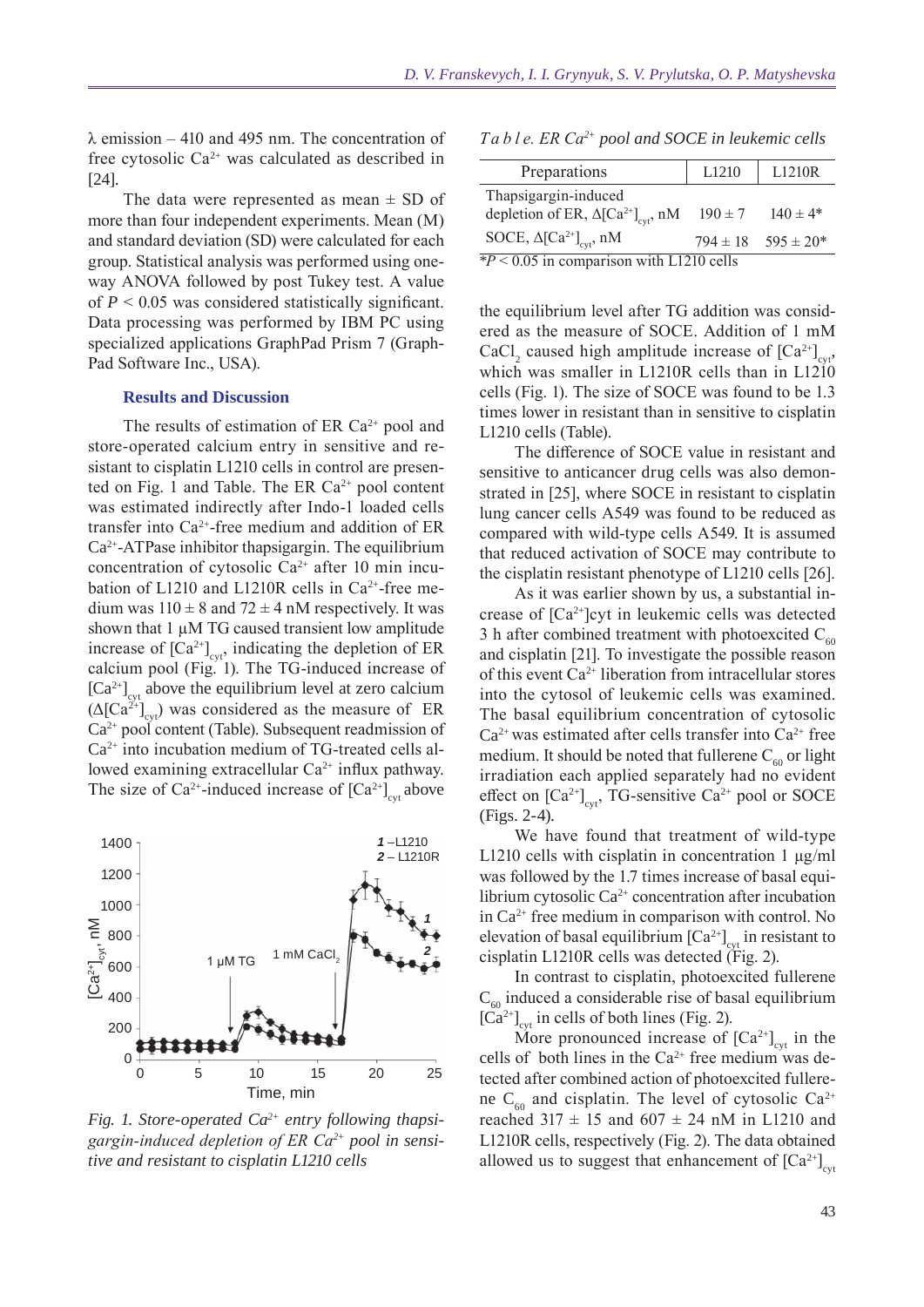

*Fig. 2. Concentration of cytosolic Ca2+ (nM) in leukemic cells transferred into Ca2+-free medium 3 h after treatment. \*Р < 0.05 in comparison with control, <sup>÷</sup> Р < 0.05 in comparison with cisplatin, # Р < 0.05 in comparison with photoexcited С<sup>60</sup>*

in the  $Ca^{2+}$  free medium is the result of enhanced ER  $Ca^{2+}$  leak and/or reduced ER  $Ca^{2+}$  uptake. To confirm this the values of ER  $Ca^{2+}$  pool and store-operated calcium entry in leukemic cells 3 h after treatment with photoexcited fullerene  $C_{60}$ , cisplatin, and its combination were studied.

After treatment of wild-type L1210 cells with 1 µg/ml cisplatin the TG-induced increase of  $\left[Ca^{2+}\right]_{\text{cyl}}$ above the equilibrium level was found to be somewhat reduced (Fig. 3) with no significant change of SOCE in comparison with control (Fig. 4). No change of either ER Ca<sup>2+</sup>-content (Fig. 3) or SOCE (Fig. 4) was observed in L1210R after treatment with cisplatin.

After photoexcitation of accumulated fullerene C<sub>60</sub> TG-sensitive ER Ca<sup>2+</sup> pool was found to be decreased with simultaneous increase of SOCE both in sensitive and resistant to cisplatin leukemic cells. The TG-induced increase of  $\left[Ca^{2+}\right]_{\text{cyt}}$  above the equilibrium level in L1210 and L1210R was 3.5 and 2 times lower (Fig. 3), while the size of SOCE was 2.2 and 1.8 times higher than in control, respectively (Fig. 4). As it was previously shown, photoexcitation of fullerene  $C_{60}$  accumulated by human lymphoma Jurkat cells was also accompanied by enhancement of SOCE and cell death by apoptosis [27]. We assume that the observed enhancement of SOCE in leukemic cells of both lines could be mediated in part by intense ROS production after fullerene  $C_{60}$  photoexcitation [28]. Prevoius studies have revealed a cross-talk between ROS and components of Ca2+ regulating system [29]. Thus, functional activity of both IP3R and STIM appeared to be dependent on oxidation of their reactive thiol groups. Oxidation of IP3R thiol groups was shown to be followed by activation of IP3 receptors and  $Ca^{2+}$  release from ER [30, 31], while  $H_2O_2$ -induced modification of STIM Cys56 residue was followed by SOCE intensification [32].

After combined treatment of L1210 cells with photoexcited fullerene  $C_{60}$  and cisplatin the additive effect of both agents was detected, the ER  $Ca^{2+}$  content, as probed by TG application, was lower (Fig. 3) and the size of SOCE was higher (Fig. 4) compared with the respective values after treatment with photoexcited  $C_{60}$  or cisplatin separately.

It is interesting that the evident effect of cisplatin on Ca2+ homeostasis characteristics in L1210R cells treated with photoexcited  $C_{60}$  became evident: the TG-sensitive ER Ca<sup>2+</sup> pool was lower (48  $\pm$  4 vs. of  $70 \pm 3$  nM) (Fig. 3) and the size of SOCE higher  $(1351 \pm 35 \text{ vs. } 1042 \pm 40)$  (Fig. 4). These data suggest that photoexcited  $C_{60}$  may act not only on components of Ca2+ regulating system, but also on those involved in controlling antitumor drug influx and accumulation in cancer cells.

Lower TG-sensitive ER  $Ca^{2+}$  pool content in the presence of photoexcited  $C_{60}$  and cisplatin could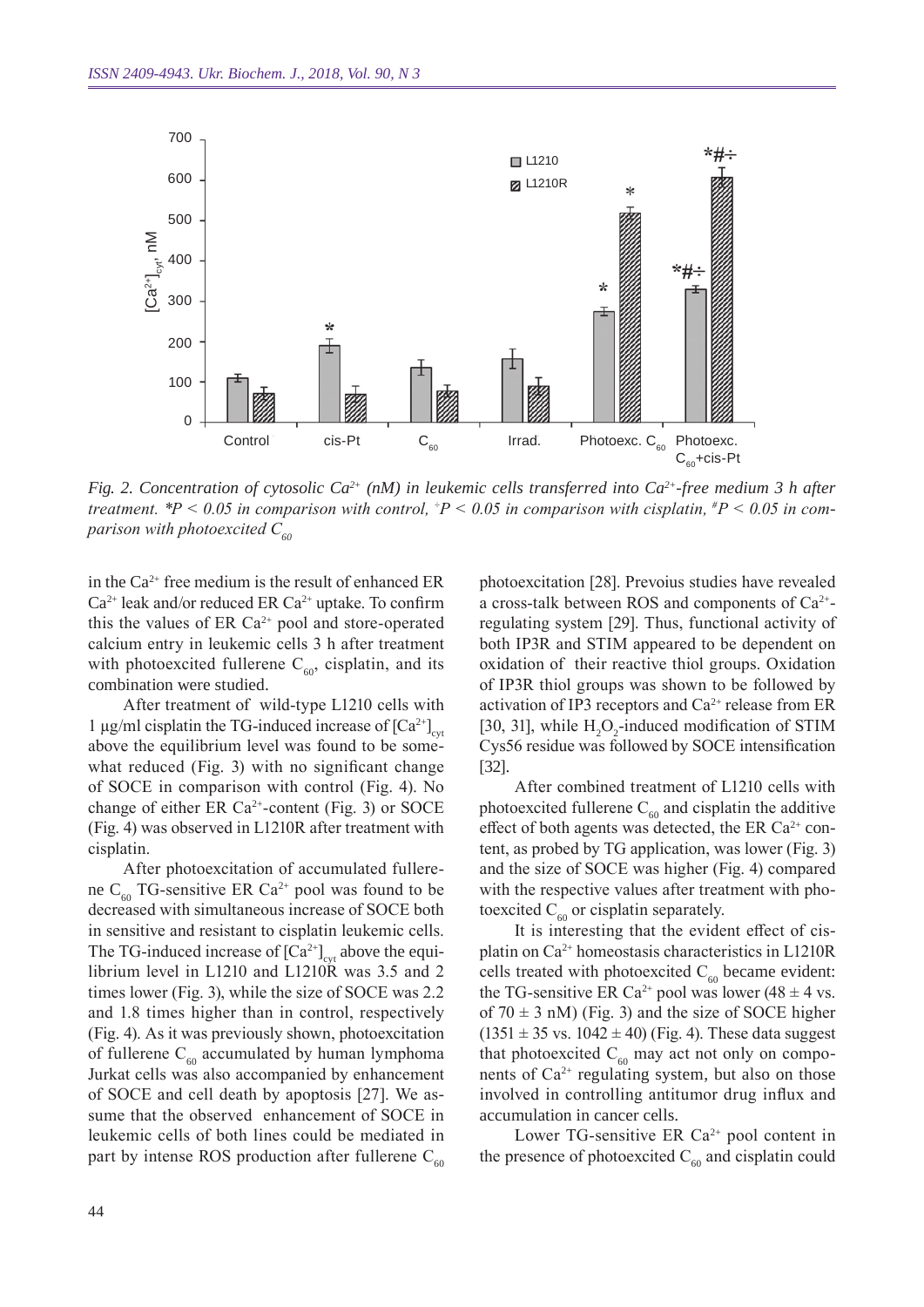

*Fig. 3. Thapsigargin sensitive ER Сa2+ pool in treated leukemic cells. \*Р < 0.05 in comparison with control, ÷ Р < 0.05 in comparison with cisplatin, # Р < 0.05 in comparison with photoexcited С<sup>60</sup>*



*Fig. 4. SOCE in treated leukemic cells.*  $*P < 0.05$  in comparison with control,  $\bar{P} < 0.05$  in comparison with *cisplatin, # Р < 0.05 in comparison with photoexcited С<sup>60</sup>*

result in a higher values of SOCE and  $\left[Ca^{2+}\right]_{\text{cvt}}$  in leukemic cells. But it should be noted that the high level of  $\left[Ca^{2+}\right]_{\text{cyt}}$  in cells of both lines, particularly in L1210R cells transferred into Ca<sup>2+</sup>-free medium after combined action of photoexcited  $C_{60}$  and cisplatin (Fig. 2) could be caused not only by leak of  $Ca^{2+}$ from the ER, but from mitochondria as well. This assumption is confirmed by the data of mitochondrial membrane potential dissipation in L1210 and L1210R cells after treatment with photoexcited  $C_{60}$  [20].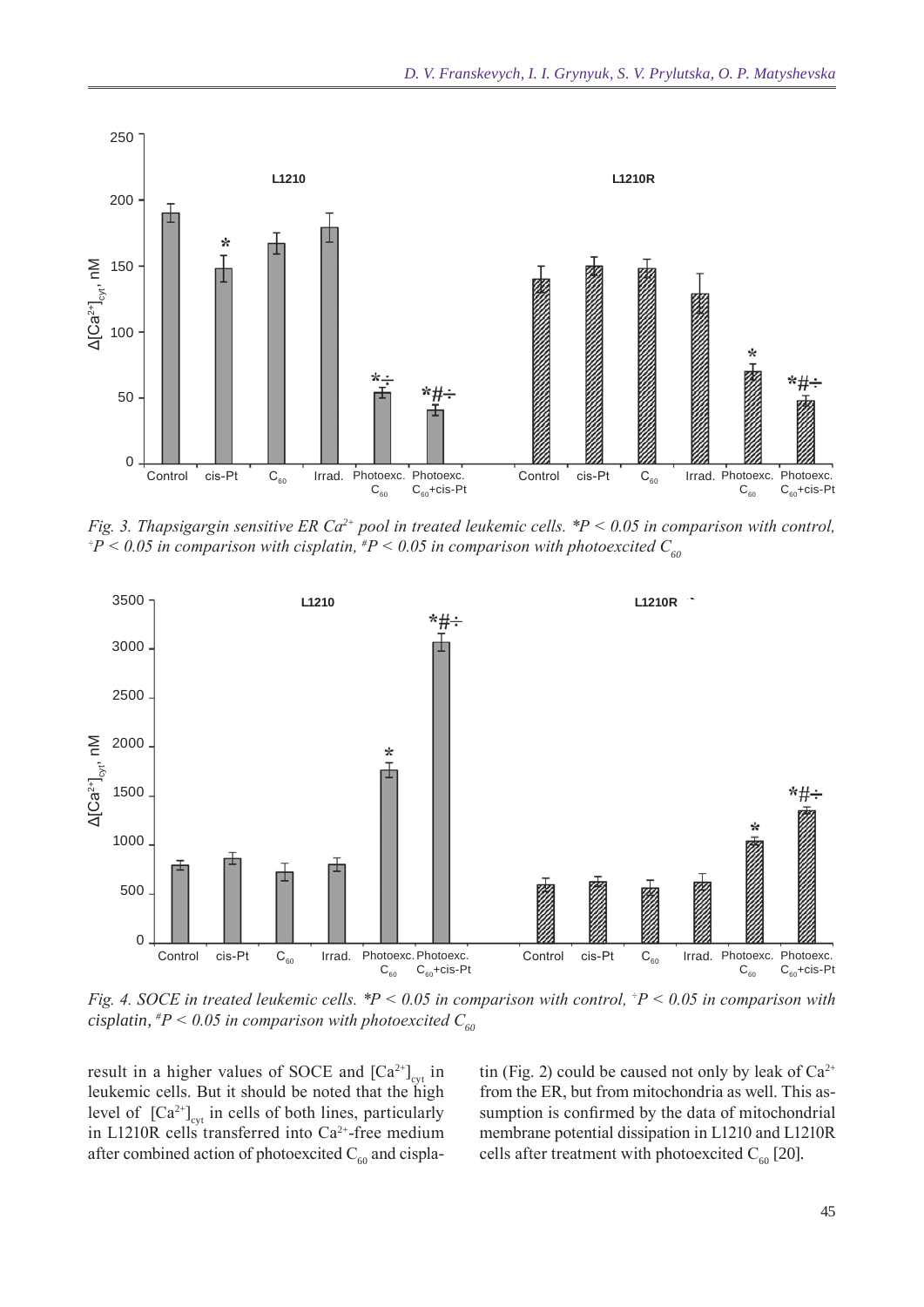In summary, we could conclude that photoexcitation of accumulated fullerene  $C_{60}$  allowed to enhance cisplatin cytotoxic effects and activate  $Ca^{2+}$ dependent apoptotic pathway not only in sensitive leukemic cells, but also in leukemic cells resistant to cisplatin.

### **Активація ємнісного входу Ca2+ В резистентних до цисплатину лейкемічних клітинах за дії фотозбудженого фулерену С<sup>60</sup> та цисплатину**

*Д. В. Франскевич, І. І. Гринюк, С. В. Прилуцька, О. П. Матишевська* 

Київський національний університет імені Тараса Шевченка, Україна; e-mail: dashaqq@gmail.com

Припускають, що у злоякісно трансформованих клітинах Са2+-регуляторна система є ремодульованою, зокрема, внаслідок послаблення входу катіона крізь плазматичну мембрану за ємнісним механізмом (SOCE), що дозволяє утримувати концентрацію цитозольного Са2+ на помірно підвищеному рівні та уникати апоптозу. У роботі з використанням зонда Indo-1AM оцінено відносні величини Ca2+-пулу ендоплазматичного ретикулума та ємнісного входу Ca2+ у лейкемічних клітинах дикого типу (L1210) та резистентних до цисплатину (L1210R) у контролі, за дії цисплатину (1 мкг/мл) або фотозбудженого  $C_{60}$  (10<sup>-5</sup> М) окремо, чи за їх комбінації. Показано, що величина SOCE в резистентних до цисплатину клітинах L1210R була нижчою, ніж у клітинах L1210. За дії цисплатину величина тапсигаргін (TG)-чутливого Ca2+ пулу ЕПР у клітинах L1210 знижувалась без підвищення SOCE, тоді як у клітинах L1210R не було відмічено змін. Фотозбудження акумульованого фулерену С<sub>60</sub> у видимому діапазоні спектра (410–700 нм) спричиняло посилення SOCE не тільки в чутливих, але й в резистентних до дії цисплатину клітинах. У резистентних клітинах L1210R за дії фотозбудженого фулерену С<sub>60</sub> цисплатин впливав на Ca2+ гомеостаз: величина SOCE зростала більше, ніж за дії тільки фотозбудженого  $\mathbf{C}_{60}$ Одержані дані вказують на вплив фотозбудженого С<sub>60</sub> не тільки на Ca2+-регуляторну систему, але й на компоненти систем, що контролюють надходження цисплатину в резистентних до препарату злоякісно трансформованих клітинах.

К л ю ч о в і с л о в а: кальцій, SOCE, лейкемічні клітини, резистентність до цисплатину, фулерен С<sub>60</sub>.

## **Активация ёмкостного входа Ca2+ в резистентных к цисплатину лейкемических клетках при действии фотовозбужденного фуллерена С60 и цисплатина**

*Д. В. Франскевич, И. И. Гринюк, С. В. Прилуцкая, О. П. Матышевская*

Киевский национальный университет имени Тараса Шевченко, Украина; e-mail: dashaqq@gmail.com

Предполагается, что в злокачественно трансформированных клетках Са2+ регуляторная система ремодулирована, в частности, вследствие ослабленного входа катиона через плазматическую мембрану по ёмкостному механизму (SOCE), что позволяет поддерживать концентрацию цитозольного  $Ca^{2+}$  на умеренно повышенном уровне и избегать апоптоза. В работе с использованием зонда Indo-1AM оценены относительные величины Ca2+-пула эндоплазматического ретикулума и ёмкостного входа Ca2+ в лейкемических клетках дикого типа (L1210) и резистентных к цисплатину (L1210R) в контроле, при действии цисплатина (1 мкг/мл) или фотовозбужденного  $C_{60}$  (10<sup>-5</sup>) М) отдельно, или в комбинации. Показано, что величина SOCE в резистентных к цисплатину клетках L1210R была ниже, чем в клетках L1210. При действии цисплатина величина тапсигаргин (TG)-чувствительного Ca2+-пула ЭПР в клетках L1210 снижалась без усиления SOCE, тогда как в клетках L1210R не было отмечено изменений. Фотовозбуджение аккумулированного фуллерена С<sub>60</sub> в видимом диапазоне спектра (410–700 нм) приводило к усилению SOCE не только в чувствительных, но и в резистентных к цисплатину клетках. При действии фотовозбудженного фуллерена С<sub>60</sub> в резистентных L1210R клетках наблюдалось влияние цисплатина на Ca2+ гомеостаз: величина SOCE возростала больше, чем при действии только фотовозбудженого  $C_{\kappa 0}$ . Полученные данные указывают на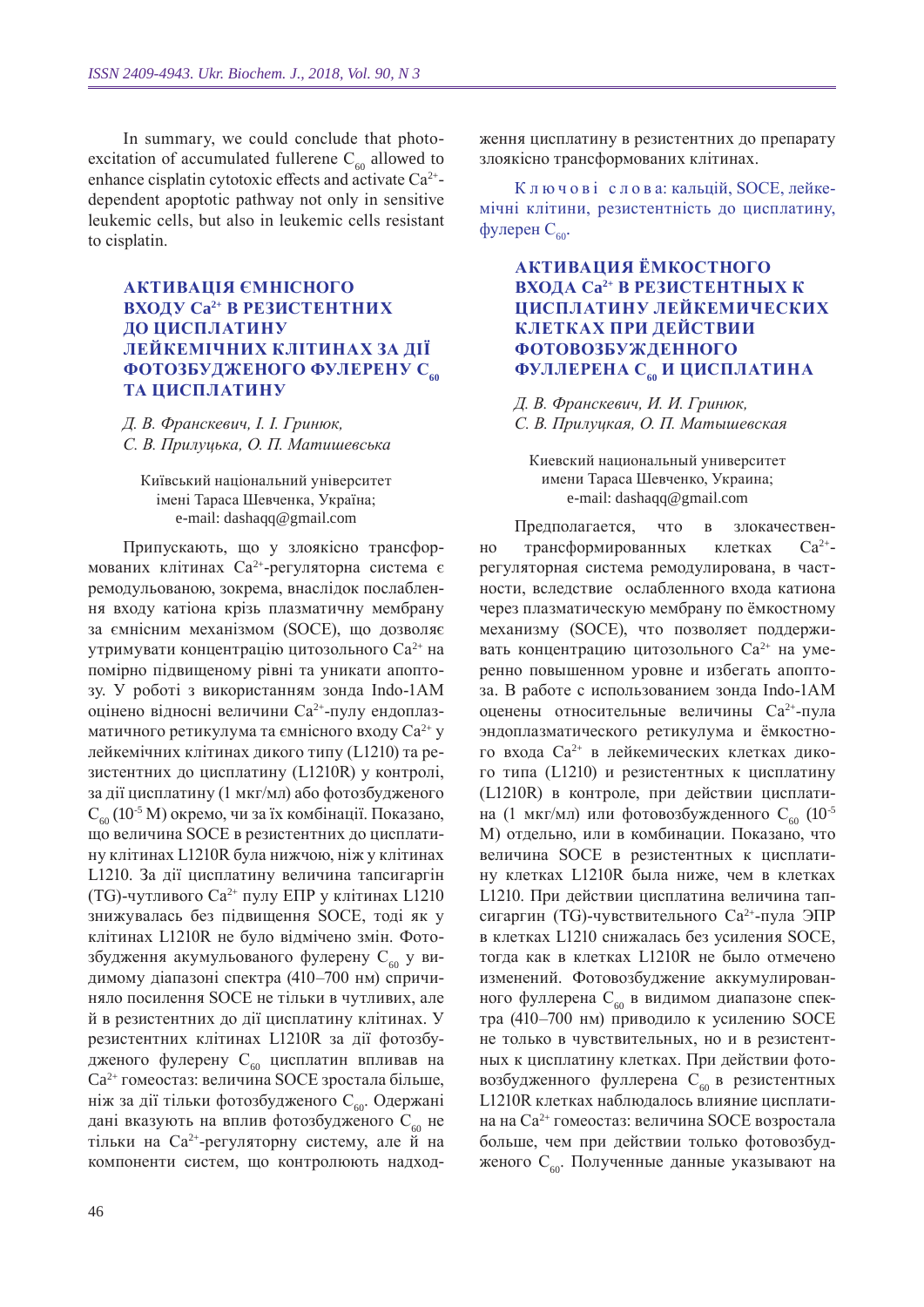действие фотовозбудженного  $C_{60}$  не только на Ca2+-регуляторную систему, но и на компоненты систем, контролирующих поступление цисплатина в резистентных к препарату злокачественно трансформированных клетках.

К л ю ч е в ы е с л о в а: кальций, SOCE, лейкемические клетки, резистентность к цисплатину, фуллерен С<sub>60</sub>.

### **References**

- 1. Parekh AB. Store-operated CRAC channels: function in health and disease. *Nat Rev Drug Discov.* 2010; 9(5): 399-410.
- 2. Park CY, Hoover PJ, Mullins FM, Bachhawat P, Covington ED, Raunser S, Walz T, Garcia KC, Dolmetsch RE, Lewis RS. STIM1 clusters and activates CRAC channels via direct binding of a cytosolic domain to Orai1. *Cell.* 2009; 136(5): 876-890.
- 3. Harr MW, Distelhorst CW. Apoptosis and autophagy: decoding calcium signals that mediate life or death. *Cold Spring Harb Perspect Biol.* 2010; 2(10): a005579.
- 4. Lebiedzinska M, Szabadkai G, Jones AW, Duszynski J, Wieckowski MR. Interactions between the endoplasmic reticulum, mitochondria, plasma membrane and other subcellular organelles. *Int J Biochem Cell Biol.*  2009; 41(10): 1805-1816.
- 5. Prevarskaya N, Ouadid-Ahidouch H, Skryma R, Shuba Y. Remodelling of  $Ca^{2+}$  transport in cancer: how it contributes to cancer hallmarks? *Philos Trans R Soc Lond B Biol Sci.* 2014; 369(1638): 20130097.
- 6. Roderick HL, Cook SJ.  $Ca^{2+}$  signalling checkpoints in cancer: remodelling Ca2+ for cancer cell proliferation and survival. *Nat Rev Cancer.* 2008; 8(5): 361-375.
- 7. Yang H, Zhang Q, He J, Lu W. Regulation of calcium signaling in lung cancer. *J Thorac Dis.*  2010; 2(1): 52-56.
- 8. Kato H, Nishitoh H. Stress responses from the endoplasmic reticulum in cancer. *Front Oncol.*  2015; 5: 93.
- 9. Gélébart P, Kovács T, Brouland JP, van Gorp R, Grossmann J, Rivard N, Panis Y, Martin V, Bredoux R, Enouf J, Papp B. Expression of endomembrane calcium pumps in colon and gastric cancer cells. Induction of SERCA3 expression during differentiation. *J Biol Chem.*  2002; 277(29): 26310-26320.
- 10. Flourakis M, Lehen'kyi V, Beck B, Raphaël M, Vandenberghe M, Abeele FV, Roudbaraki M, Lepage G, Mauroy B, Romanin C, Shuba Y, Skryma R, Prevarskaya N. Orai1 contributes to the establishment of an apoptosis-resistant phenotype in prostate cancer cells. *Cell Death Dis.* 2010; 1: e75.
- 11. Galluzzi L, Vitale I, Michels J, Brenner C, Szabadkai G, Harel-Bellan A, Castedo M, Kroemer G. Systems biology of cisplatin resistance: past, present and future. *Cell Death Dis.* 2014; 5: e1257.
- 12. Köberle B, Tomicic MT, Usanova S, Kaina B. Cisplatin resistance: preclinical findings and clinical implications. *Biochim Biophys Acta.*  2010; 1806(2): 172-182.
- 13. Wilson S. R. Biological aspects of fullerenes. Fullerenes: Chemistry, Physics and Technology. New York: John Wiley & Sons. 2000; 437-465.
- 14. Piotrovsky LB, Kiselev OI. Fullerene in biology. SPb: Rostoc, 2006. 336 p. (In Russian).
- 15. Horie M, Nishio K, Kato H, Shinohara N, Nakamura A, Fujita K, Kinugasa S, Endoh S, Yamamoto K, Yamamoto O, Niki E, Yoshida Y, Iwahashi H. *In vitro* evaluation of cellular responses induced by stable fullerene  $C_{60}$ medium dispersion. *J Biochem.* 2010; 148(3): 289-298.
- 16. Yamakoshi Y, Umezawa N, Ryu A, Arakane K, Miyata N, Goda Y, Masumizu T, Nagano T. Active oxygen species generated from photoexcited fullerene  $(C_{60})$  as potential medicines: O2-\* versus 1O2. *J Am Chem Soc.*  2003; 125(42): 12803-12809.
- 17. Moor KJ, Snow SD, Kim JH. Differential photoactivity of aqueous [C60] and [C70] fullerene aggregates. *Environ Sci Technol.* 2015; 49(10): 5990-5998.
- 18. Yan Y, Wei CL, Zhang WR, Cheng HP, Liu J. Cross-talk between calcium and reactive oxygen species signaling. *Acta Pharmacol Sin.* 2006; 27(7): 821-826.
- 19. Brookes PS, Yoon Y, Robotham JL, Anders MW, Sheu SS. Calcium, ATP, and ROS: a mitochondrial love-hate triangle. *Am J Physiol Cell Physiol.* 2004; 287(4): C817-C833.
- 20. Franskevych D, Palyvoda K, Petukhov D, Prylutska S, Grynyuk I, Schuetze C, Drobot L, Matyshevska O, Ritter U. Fullerene  $C_{60}$ Penetration into Leukemic Cells and Its Photoinduced Cytotoxic Effects. *Nanoscale Res Lett.* 2017; 12(1): 40.